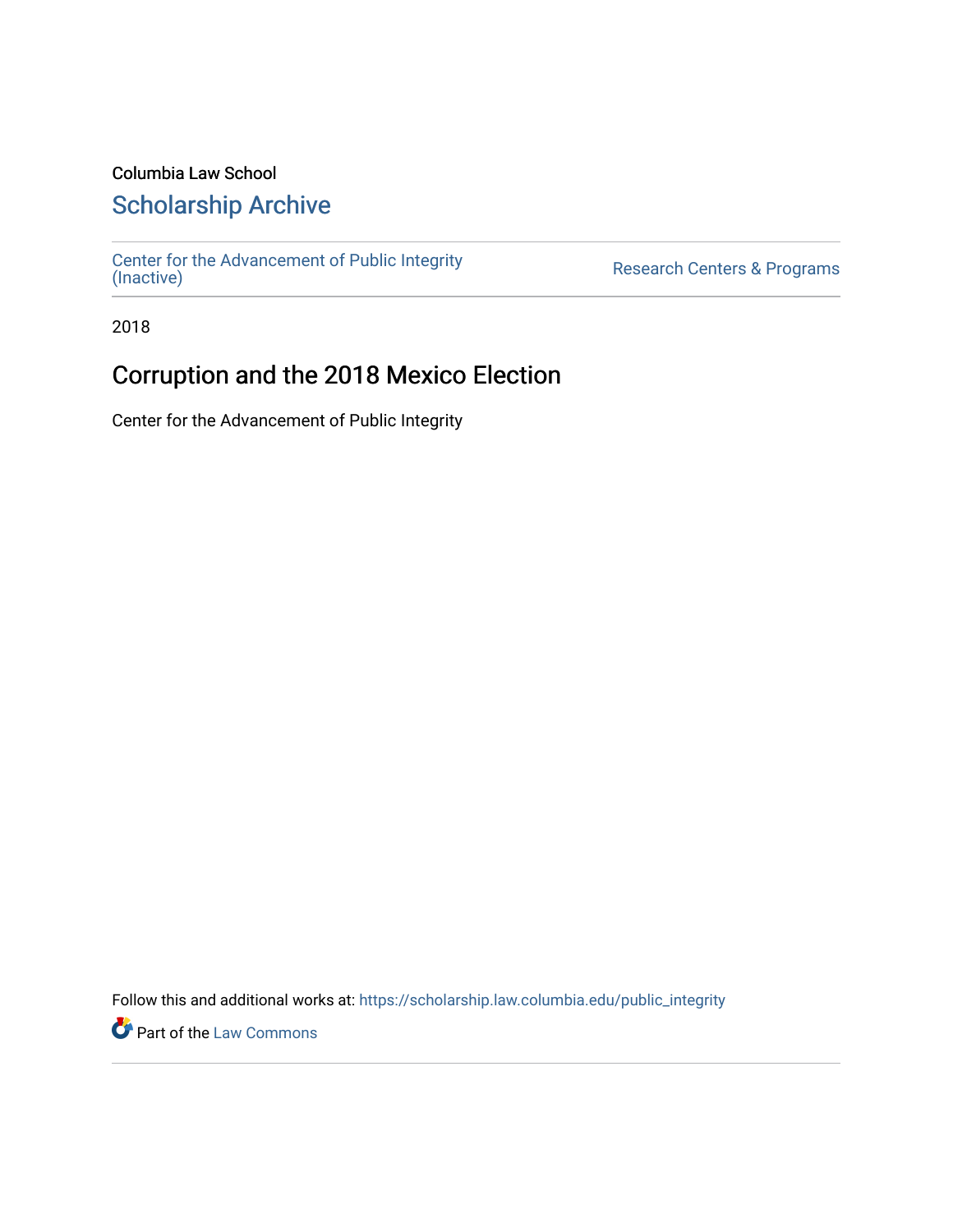# **Corruption and the 2018 Mexico Election: What Comes Next?**

*Published: July 27, 2018*

#### *Why was corruption a prominent issue in the 2018 election?*

The 2018 Mexican election was [the largest in the country's history](https://www.vox.com/world/2018/6/30/17514176/mexico-2018-president-election-lopez-obrador), with more than 3,400 legislative seats open nationwide in addition to the



presidency. The election, held on July 1, 2018, presented voters an opportunity to voice their frustration with the ongoing corruption scandals in Mexico's government.

By most metrics, corruption has been a pervasive and persistent issue in Mexico for years. Mexico currently ranks 135 out of 180 countries surveyed in [Transparency International's public corruption index](https://www.transparency.org/country/MEX), scoring 29/100 and falling into the bottom 25% of countries. Corruption impacts the [day-to-day lives](https://www.transparency.org/gcb2013/country?country=mexico) of most Mexicans, with 61% reporting that they have paid a bribe to the police and 55% reporting that they have paid a bribe to the judiciary. Transparency International reports tha[t 91% of Mexicans](https://www.transparency.org/gcb2013/country?country=mexico) perceive Mexico's political parties to be either corrupt or extremely corrupt. Corruption [also plays a role](https://www.business-anti-corruption.com/country-profiles/mexico/) in Mexico's tax administration, customs administration, and legislative process. Most disturbingly[, a combined 73%](https://www.transparency.org/gcb2013/country?country=mexico) of Mexican citizens feel that the government has been ineffective or very ineffective at fighting corruption.

Frustration over government corruption swelled during the administration of outgoing president Enrique Nieto. After being elected in 2012 on a strongly anti-corruption platform, a [series of scandals](http://www.latimes.com/world/mexico-americas/la-fg-mexico-president-20170301-story.html) marred President Nieto's popularity and the Mexican public's perception of his integrity. Among these scandals was an allegedly corrupt deal involving his wife's [purchase of a \\$7](https://www.theguardian.com/world/2016/jul/18/mexico-president-apologizes-luxury-home-contractor)  [million home on credit](https://www.theguardian.com/world/2016/jul/18/mexico-president-apologizes-luxury-home-contractor) from a government contractor with ties to the president. Mexican law limits presidents to serve a single six-year term. If current polling data holds, President Nieto will leave office in December 2018 with an approval rating below 17%.

#### *What is the role of money in Mexico's electoral process?*

Although [Mexico strengthened](http://digitalcommons.law.yale.edu/cgi/viewcontent.cgi?article=1363&context=fss_papers) their campaign finance laws in 2007, they have had difficulty enforcing disclosure requirements for private donations. Declarations filed with the [National Electoral Institute \(INE\),](https://www.ine.mx/) an autonomous public organization tasked with the administration and oversight of Mexico's elections, report that candidates from the top three parties have spent \$32.1 [million USD](https://www.reuters.com/article/us-mexico-election-financing/anti-corruption-watchdogs-wonder-who-is-funding-mexicos-presidential-candidates-idUSKBN1JP0GG) on campaign efforts. However, that number is considered to be inaccurate. According to former INE president [Luis Carlos Ugalde](https://www.reuters.com/article/us-mexico-election-financing/anti-corruption-watchdogs-wonder-who-is-funding-mexicos-presidential-candidates-idUSKBN1JP0GG), "private donors prefer to give without reporting [their donations] to buy access." Recent analyses by watchdog groups suggest that for every peso that is reported to the Institute, another six to [ten unreported](http://www.americasquarterly.org/content/shadow-over-mexicos-2018-elections) pesos are given to campaigns. [Other estimates](https://www.reuters.com/article/us-mexico-election-financing/anti-corruption-watchdogs-wonder-who-is-funding-mexicos-presidential-candidates-idUSKBN1JP0GG) put that number as high as fifteen pesos or more.

[It has also been reported](http://www.latimes.com/world/la-fg-mexico-tortilla-war-20180228-story.html) that Mexican political parties engaged in wide-spread efforts to buy votes with money, gift cards, and other incentives. In a [poll in June 2018,](https://www.reuters.com/article/us-mexico-election-financing/anti-corruption-watchdogs-wonder-who-is-funding-mexicos-presidential-candidates-idUSKBN1JP0GG) more than a third of Mexicans reported that political parties had attempted to solicit their vote with vote-buying schemes.

#### *Who won the 2018 Election?*

After a hard-fought presidential election with four contenders, Andrés Manuel López Obrador (AMLO) [emerged the victor.](https://www.bloomberg.com/graphics/2018-mexican-election/) López Obrador has run as the candidate for various left-wing coalitions in the [last three consecutive Mexican presidential](https://www.vox.com/world/2018/6/30/17514176/mexico-2018-president-election-lopez-obrador)  [elections,](https://www.vox.com/world/2018/6/30/17514176/mexico-2018-president-election-lopez-obrador) and currently represents the left-wing nationalist MORENA party. Appealing to his populist base, López Obrador was able to secure more than 50% of the vote in 2018, besting his closest rival, Ricardo Anaya of the National Action Party, by more than 30%. In addition to the presidency, MORENA also won substantial pluralities in both houses of the Mexican national legislature.

López Obrador's past political experience includes one term as mayor of Mexico City from 2000-2005. During his term, he famously drove to work each morning in his Nissan Sentra, bolstering his [populist image and reputation.](https://www.washingtonpost.com/world/the_americas/a-mexican-populist-rises-to-face-trumps-america/2017/02/15/32ab8da2-f1f4-11e6-9fb1-2d8f3fc9c0ed_story.html?utm_term=.62c63bd317f0)